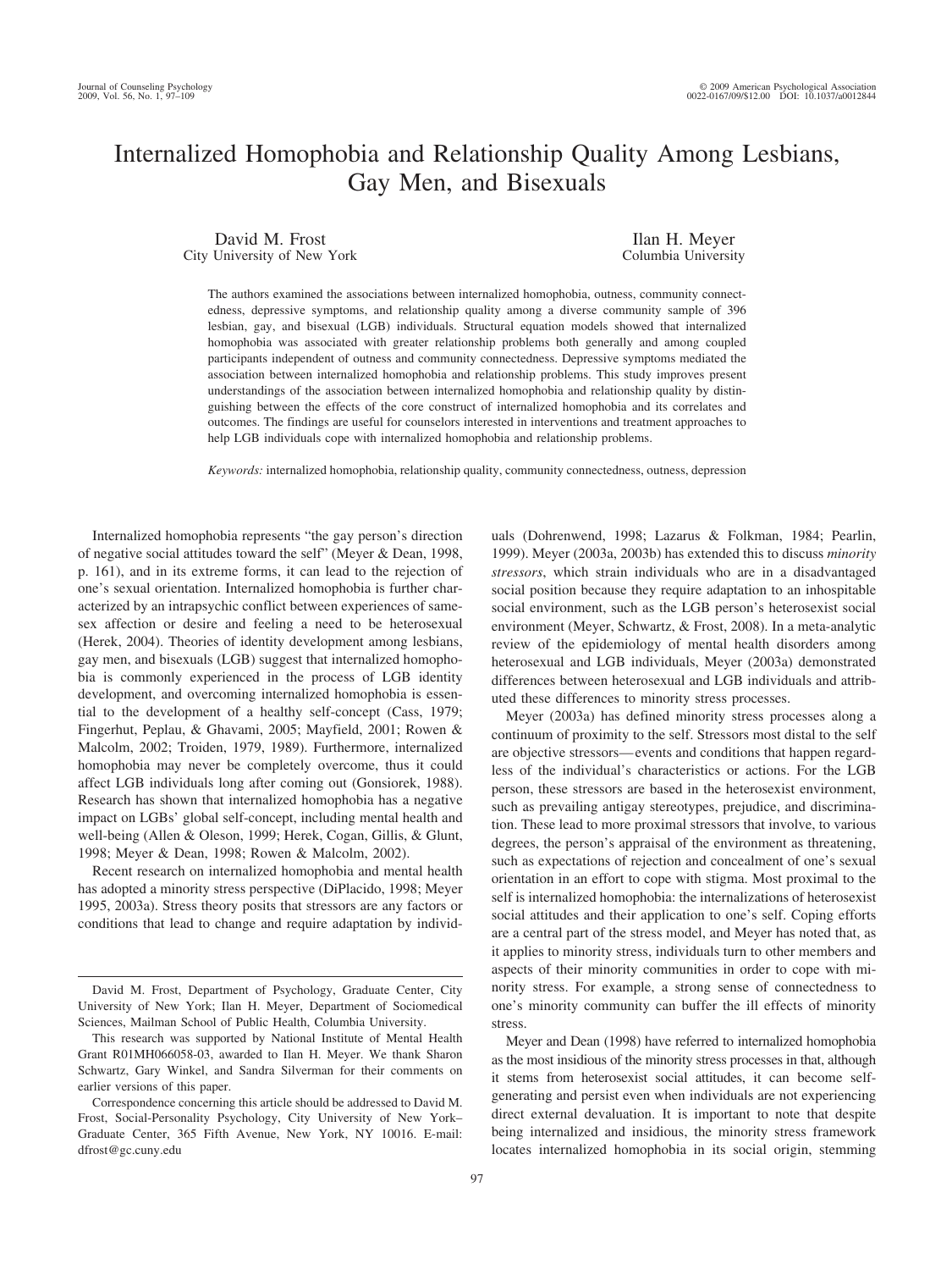from prevailing heterosexism and sexual prejudice, not from internal pathology or a personality trait (Russell & Bohan, 2006).

#### Internalized Homophobia and Relationship Quality

As a minority stressor, internalized homophobia has also been linked to several negative outcomes in romantic relationships and nonromantic intimate relationships of LGB individuals. At the core of the prevailing stigma surrounding being LGB are unsubstantiated notions that LGB people are not capable of intimacy and maintaining lasting and healthy relationships (Meyer & Dean, 1998). The anxiety, shame, and devaluation of LGB people and one's self are inherent to internalized homophobia and are likely to be most overtly manifested in interpersonal relationships with other LGB individuals (Coleman, Rosser, & Strapko, 1992). To the extent that LGB people internalize these notions, they could manifest in intimacy-related problems in many forms.

Experiencing these negative feelings in the context of sexual and other intimate interactions is likely to decrease the quality of and satisfaction with one's relationships. To alleviate these feelings, individuals may avoid lasting and deep relationships with other LGB people and/or seek avenues for sexual expression devoid of intimacy and interpersonal closeness. Within coupled romantic relationships, one's partner and shared experiences serve as constant reminders of one's own sexual orientation. Internalized homophobia can thus lead to problems related to ambivalence, relational conflict, misunderstandings, and discrepant goals (Mohr & Fassinger, 2006). Also, individuals who view themselves negatively because they are LGB are likely to be perceived as less attractive relationship partners than individuals who have more positive views of themselves.

Empirical evidence supports these theoretical claims. With regard to romantic relationships, Meyer and Dean (1998) demonstrated that gay men with higher levels of internalized homophobia were less likely to be in intimate relationships, and when they were in relationships, they were more likely to report problems with their partners than gay men with lower levels of internalized homophobia. Similarly, Ross and Rosser (1996) demonstrated that among gay and bisexual men, internalized homophobia was negatively associated with relationship quality and the length of individuals' longest relationships. Other researchers have shown that internalized homophobia negatively affects relationship functioning by reducing individuals' efforts to maintain relationships in the face of partner conflict (Gains et al., 2005). Internalized homophobia has been linked to poor relationship quality within both male and female same-sex relationships (Balsam & Szymanski, 2005; Otis, Rostosky, Riggle, & Hamrin, 2006).

With regard to nonromantic relationships, internalized homophobia can affect the quality of LGB individuals' friendships, familial relationships, and other social relationships. For example, a higher level of internalized homophobia has been linked to loneliness (Szymanski & Chung, 2001), less social support in general, and less support specifically from other LGBs (as a proportion of all support received; Shidlo, 1994).

Research suggests that internalized homophobia also affects gay and bisexual men's experience of sexual intimacy. Higher levels of internalized homophobia are associated with greater sexual depression, sexual anxiety, sexual image concern, and fear of sexuality as well as lower levels of sexual esteem and sexual satisfaction and are predictive of sexual problems among gay and bisexual men (Dupras, 1994; Meyer, 1995). Although there is less research about sexual intimacy among women, internalized homophobia has also been implicated in sexual problems among lesbians and bisexual women (Nichols, 2004).

# Distinguishing Internalized Homophobia From Its Outcomes and Correlates

Researchers have disagreed about what constitutes internalized homophobia and how it is distinct from associated constructs (Currie, Cunningham, & Findlay, 2004; Meyer & Dean, 1998; Nungesser, 1983; Ross & Rosser, 1996; Shidlo, 1994; Szymanski & Chung, 2001). Most significantly, some have included in the definition of internalized homophobia the degree to which the person is out about his or her sexual orientation (we refer to this as *outness* here) and connected to the LGB community (Mayfield, 2001; Shidlo, 1994; Williamson, 2000). Also, some have considered depression and suicidal thoughts (Nungesser, 1983; Shidlo, 1994) as well as hopelessness about one's future (Szymanski & Chung, 2001) as part of internalized homophobia because, as we showed above, these are often associated with internalized homophobia.

The minority stress model differs from these perspectives in that it conceptualizes internalized homophobia and outness as two *separate* minority stressors and community connectedness as a mechanism for coping with minority stress. Depression is conceptualized as a potential outcome of internalized homophobia (Meyer, 2003a). Applying the minority stress model to understand how internalized homophobia is distinctly related to relationship quality is important given the lack of consistency in the field regarding associations between outness, community connectedness, depression, and relationship quality. For example, outness has been shown to be indicative of better relationship quality by some researchers (Caron & Ulin, 1997; LaSala, 2000), whereas others have found that outness was not related to relationship quality (Balsam & Szymanski, 2005; Beals & Peplau, 2001). Although community connectedness has been an important aspect of internalized homophobia in some models, we were aware of no studies that explicitly examine its association with relationship quality independently of other aspects of internalized homophobia. Furthermore, researchers have yet to examine the unique ways in which internalized homophobia is related to relationship problems in LGB lives, independent of depressive symptoms.

The treatment of outness as an aspect of internalized homophobia stems from psychologists' view that coming out is a positive developmental stage in LGB identity development (Cass, 1979). Coming out to important people in one's life may indicate that one has overcome personal shame and self-devaluation associated with being LGB. But, we contend, lack of outness should not be taken to indicate the opposite and therefore should not be conceptualized as a part of internalized homophobia (Eliason & Schope, 2007).

Being out regarding one's sexual orientation follows selfacceptance, but even after completely accepting one's self as lesbian, gay, or bisexual, an LGB person may decide not to be out in certain situations. Outness is often solely a function of situational and environmental circumstances that are unrelated to internal conflict. Disclosing an LGB orientation is affected by opportunities for and expected risks and benefits from the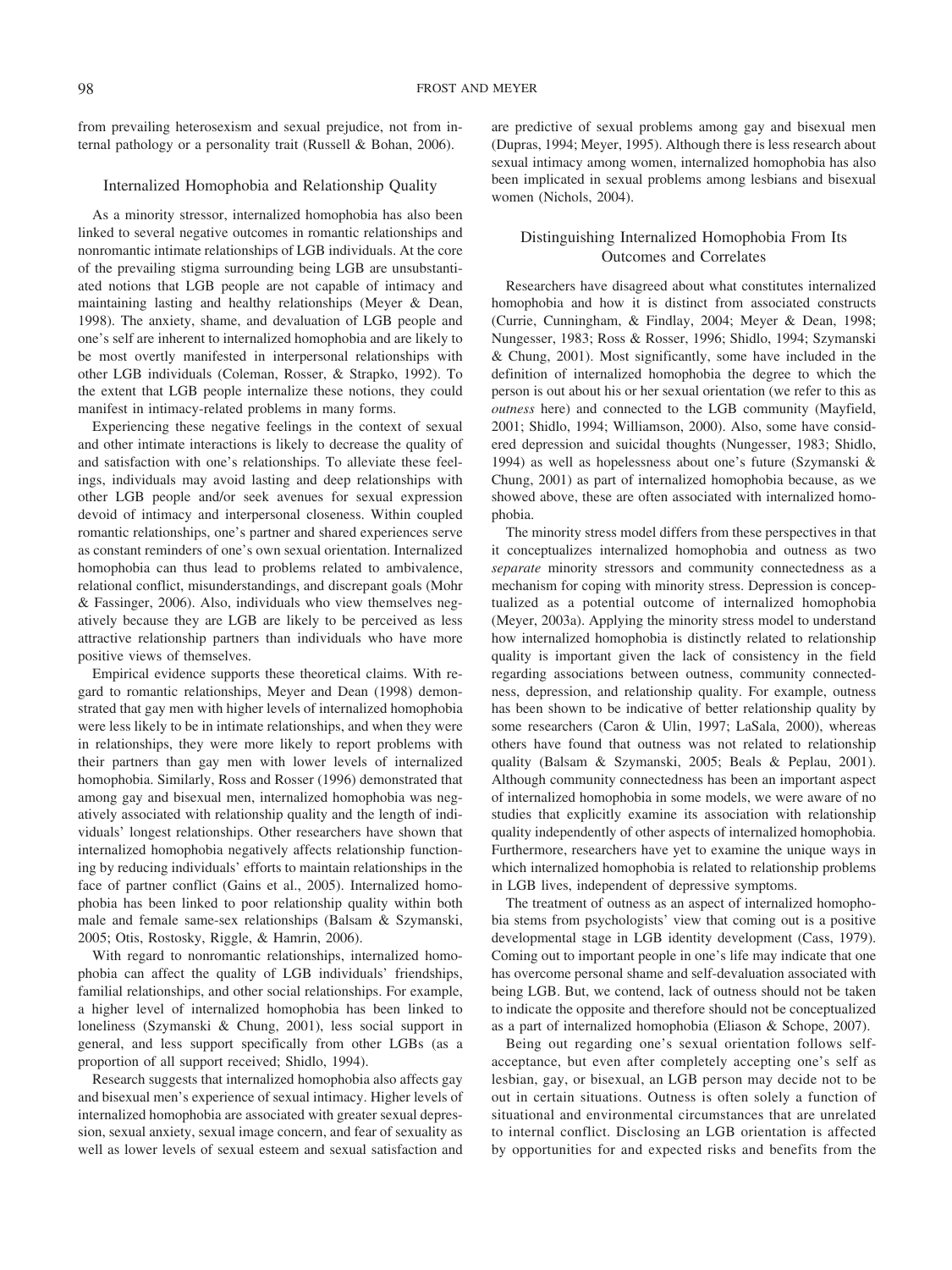disclosure. For example, others' knowledge of one's sexual orientation was shown to be related to external pressures such as having experienced discrimination and physical and verbal abuse (Frost & Bastone, 2007; Schope, 2004), suggesting that choosing not to disclose can be self-protective. A good example of this are men and women in the U.S. military who are barred from coming out by law and risk dismissal if they come out (Herek & Belkin, 2005). Another example pertains to LGB individuals in the workplace. Rostosky and Riggle (2002) demonstrated that coming out at work is a function not only of individuals' levels of internalized homophobia, but also their perceiving a safe and nondiscriminatory work environment. Clearly, concealing sexual orientation in an unsafe environment is a sign of healthy adjustment to environmental constraints and should not be considered indicative of internalized homophobia. As Fassinger and Miller (1996) noted, "disclosure is so profoundly influenced by contextual oppression that to use it as an index of identity development directly forces the victim to take responsibility for his or her own victimization" (p. 56).

Similar issues arise in conceptualizing internalized homophobia when considering its relationship to affiliation with the LGB community. A sense of connectedness with similar others may serve to remind LGB people that they are not alone, provide social support for dealing with stress, and allow them to make more favorable social comparisons (Crocker & Major, 1989; Lewis, Derlega, Clarke, & Kuang, 2006; Smith & Ingram, 2004). Individuals with a higher level of internalized homophobia may be less likely to feel connected with the gay community, but this is not always the case. Although few studies examine this relationship, it is plausible that, similar to outness, participation in the gay community is related to opportunities for and risk in doing so. For example, individuals in areas lacking a strong numeric representation of LGB individuals may not have a high level of connectedness to the gay community simply because there is little or no presence of similar others. Also, it is plausible that connection to the LGB community may have a different level of importance for single and coupled LGB individuals. Single LGBs may rely on community to serve social support functions; however, coupled individuals may not rely on the community as much in this regard. Thus, lack of connection with the community is not necessarily a reflection of internalized homophobia and should be considered as a separate construct so that researchers can tease apart these constructs in understanding their associations with relationship quality.

The associations between internalized homophobia, depressive symptoms, and relationship quality are obscured by conceptualizations of internalized homophobia that involve a considerable amount of overlap with depressive symptoms. Studies have consistently demonstrated a direct relationship between internalized homophobia and depressive symptoms (e.g., Igartua, Gill, & Montoro, 2003; Meyer, 1995; Shidlo, 1994; Szymanski, Chung, & Balsam, 2001). These findings are in accordance with the minority stress model, which conceptualizes internalized homophobia as a minority stressor that causes mental health problems, including depressive symptoms (Meyer, 2003a).

Few, however, have empirically studied whether internalized homophobia and depressive symptoms are independently related to relationship quality (Biss & Horne, 2005). Studies have linked increased depressive symptoms with problems in intimate relationships (Burns, Sayer, & Moras, 1994; Davila, Karney, Hall, & Bradbury, 2003; Gollan, Friedman, & Miller, 2002). Additional research on the interpersonal aspects of depression has demonstrated that individuals who are depressed bring about negative affect, anxiety, and tension within their relationship partners, which, in turn, cause relationship problems in the form of misunderstandings and rejection (Coyne, Kahn, & Gotlib, 1987; Coyne et al., 1987). These findings suggest that internalized homophobia may lead to increased depressive symptoms that, in turn, reduce relationship quality.

## The Present Study

We examined the association between internalized homophobia and the quality and closeness of individuals' interpersonal relationships with friends and family and within romantic relationships. Specifically, we investigated internalized homophobia's association with sexual problems, loneliness, and the quality of individuals' interpersonal relationships and, among coupled individuals, relationship strains (e.g., relational conflict, misunderstandings). We assessed internalized homophobia, outness, community connectedness, and depressive symptoms as separate, independent constructs in the minority stress experience. We then examined the extent to which depressive symptoms *mediated* the relationship between internalized homophobia and relationship quality.

Our hypothesized model is outlined in Figure 1. Specifically, we hypothesized that internalized homophobia would positively affect relationship problems *independent* of outness, community connectedness, and depressive symptoms (Path a). We hypothesized that depressive symptoms would partially mediate the effect of internalized homophobia on relationship problems (Paths b and c). Consistent with previous theory and research, we expected that a higher level of internalized homophobia would be associated with less outness and less affiliation with the LGB community. We did not have specific hypotheses regarding the effects of outness and community connectedness<sup>1</sup> on relationship problems (Paths d and e), but we isolated the effects of these factors so that we could examine the independent effect of internalized homophobia on relationship problems.

### Method

The data analyzed in the present study were obtained as part of Project Stride, a large epidemiological study that investigated the relationships between stress, identity, and mental health among diverse LGB and heterosexual populations in New York City. Participants in Project Stride were 396 LGB and 128 heterosexual

<sup>&</sup>lt;sup>1</sup> Although the minority stress model (Meyer, 2003a) conceptualizes community connectedness as a moderator of the relationship between minority stress and mental health, we do not test the interaction between internalized homophobia and community connectedness in predicting depressive symptoms. This interaction is not directly relevant to assessing the effect of internalized homophobia on relationship problems independent of other aspects of the minority stress experience.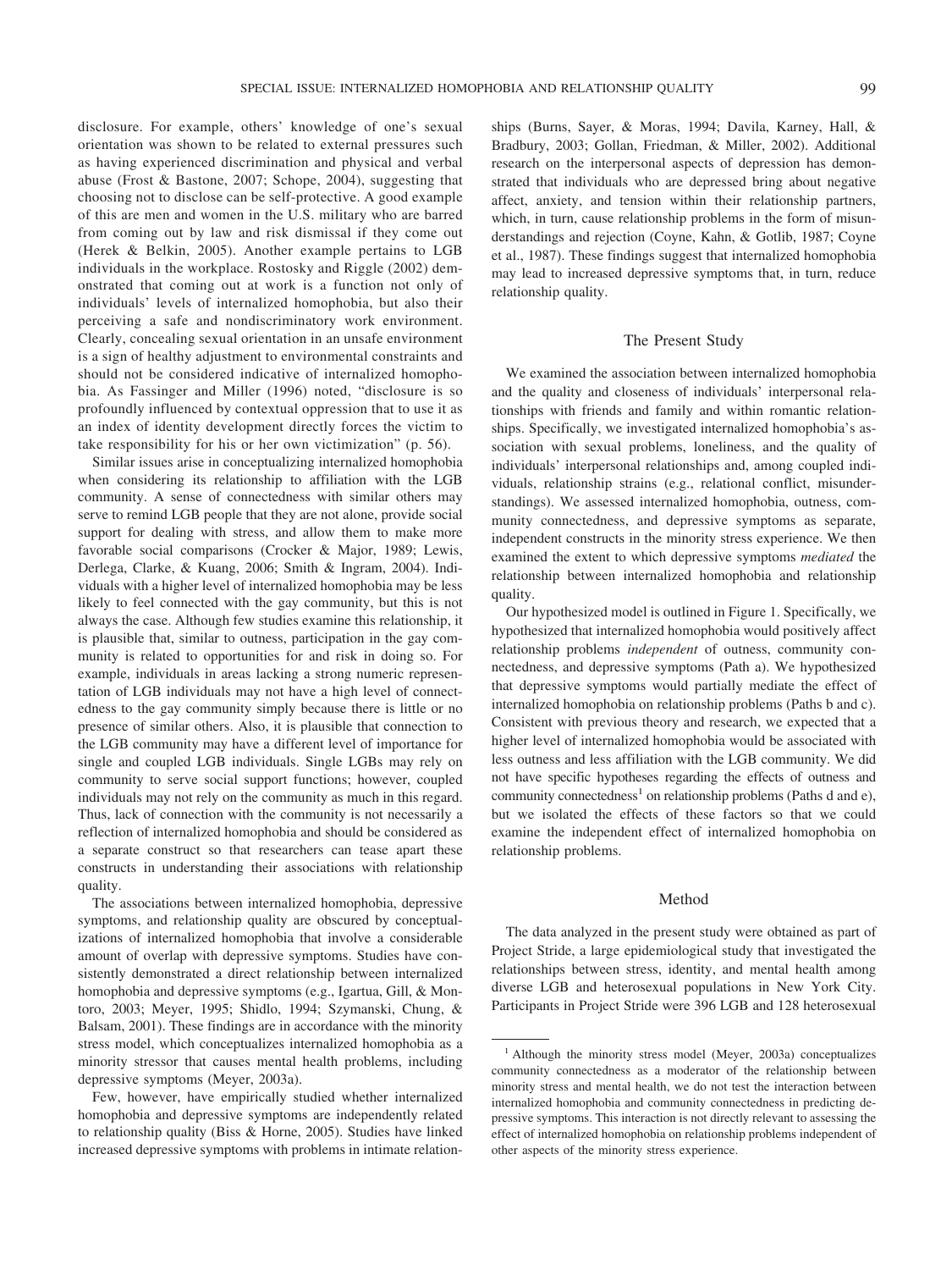

*Figure 1.* Theoretical model explaining relationship problems and relationship strain among lesbian, gay, and bisexual individuals.

individuals. Only data from the LGB participants are included in the present study.<sup>2</sup>

## *Participants and Procedure*

Participants ( $N = 396$ ) were sampled between February 2004 and January 2005 from venues in New York City chosen to represent a wide diversity of cultural, political, ethnic, and sexual communities. Sampling venues included business establishments (e.g., bookstores, cafes), social groups, and outdoor areas (e.g., parks), as well as snowball referrals. Recruitment of participants occurred in two phases. In the first phase, 25 outreach workers visited a total of 274 venues in 32 different New York City zip codes. For each potential participant, recruiters completed a brief screening form that would determine eligibility for participation in the study. In the second phase, eligible participants were contacted by research interviewers and invited to participate in a face-to-face interview. Participants were eligible if they were 18- to 59-yearsold, New York City residents for 2 years or more, who could communicate in English, and self-identified as (a) lesbian, gay, or bisexual; (b) male or female; and (c) White, Black, or Latino (participants may have used other identity terms in referring to these social groups). Quota sampling was used to ensure approximately equivalent numbers of participants across gender, race/ ethnicity, and age group (18 –30 and 31–59). The response rate was 60%, defined according to the American Association for Public Opinion Research (AAPOR, 2005; formula RR2) as the number of complete and partial interviews divided by the number of complete and partial interviews, refusals, and eligible noncontacts (individuals who screened eligible in Phase 1 whom we could not contact for an interview). The cooperation rate was 79%, calculated in the same way as the response rate, but excluding noncontacts (AAPOR, 2005, formula COOP2). Response and cooperation rates did not vary greatly by sexual orientation, race/ ethnicity, or gender ( $\chi^2$ s  $\leq$  0.78, *p*s  $\geq$  .38).

Recruitment efforts were successful in reaching individuals who resided in diverse New York City neighborhoods and avoiding concentration in particular "gay neighborhoods" that is often characteristic of sampling of LGB populations. Participants resided in 128 different New York City zip codes; no more than 4% of the sample resided in any one zip code area. Participants' mean age was 32.43 years  $(SD = 9.24)$ . By design, the sample included about equal numbers of men and women  $(n = 198)$  and White  $(n = 134, 34\%)$ , Black  $(n = 131, 33\%)$ , and Latino  $(n = 131, 33\%)$ 33%) participants. The median per capita income was \$27,500, 17%  $(n = 68)$  were unemployed, and 22%  $(n = 86)$  had a high school education or less. A total of 71 (18%) participants identified as bisexual and the rest as gay or lesbian (including similar terms such as queer or homosexual). Approximately half  $(n = 184, 47\%)$ the participants were in a relationship (73 men and 111 women). The mean length of their relationships was  $3.21$  years (*SD* =  $3.50$ ,  $Mdn = 2$ ). A total of 26 men and 50 women reported living with their partners; 5 men and 21 women were married or registered as domestic partners.

Participants completed in-person interviews lasting a mean of  $3.82$  hr  $(SD = 55.00$  min). Interviews were conducted by interviewers trained to be sensitive to the concerns of the LGB community, aided by the use of a Computer-Assisted Personal Interview. The research protocol was reviewed and approved by the Western Institutional Review Board. Participants signed a written informed consent form after the study procedure had been explained to them and were paid \$80 upon completing the interview.

#### *Measures*

*Internalized homophobia (IHP).* The IHP scale was originally developed by Martin and Dean (1992) to assess the extent to which LGB individuals reject their sexual orientation, are uneasy about their same-sex desires, and seek to avoid same-sex attractions and sexual feelings (Herek & Glunt, 1995; Meyer, 1995; Meyer & Dean, 1998). This measure was designed to assess the construct of internalized homophobia as we defined it above in the context of the minority stress model: distinct from mental health outcomes and isolated from concerns with community connectedness and outness. The original scale consisted of nine items. To avoid confounding between internalized homophobia and community connectedness, of particular interest to the present study, one item was eliminated from the original measure that reads "I often feel it best to avoid personal or social involvement with other gay men." The eight-item scale included, for example, how often participants have "wished you weren't gay," "felt alienated from yourself because of being gay," and "felt that being gay is a personal shortcoming." Participants rated the frequency with which they experienced such thoughts and feelings in the year prior to the interview on a 4-point scale ranging from 1 (*often*) to 4 (*never*). Items were worded so that the subject of the question matched the participant's self-reported sexual identity label so that "gay" in the examples above was replaced with "lesbian," "bisexual," or "queer," as relevant to the participant. Scores were recoded so that higher scores indicated more internalized homophobia. Previous studies have demonstrated that scores on this scale have internal consistency reliability of .79 (Meyer, 1995; Meyer & Dean, 1998) to .83 (Lewis, Derlega, Griffin, & Krowinski, 2003). Internal consistency for scores on internalized homophobia in the present study was .86. In a sample of gay men and lesbians, Herek et al. (1998) demonstrated convergent validity for the scale through significant correlations with individual self-esteem (for gay men)

<sup>2</sup> Detailed information about Project Stride is available at http:// www.columbia.edu/~im15/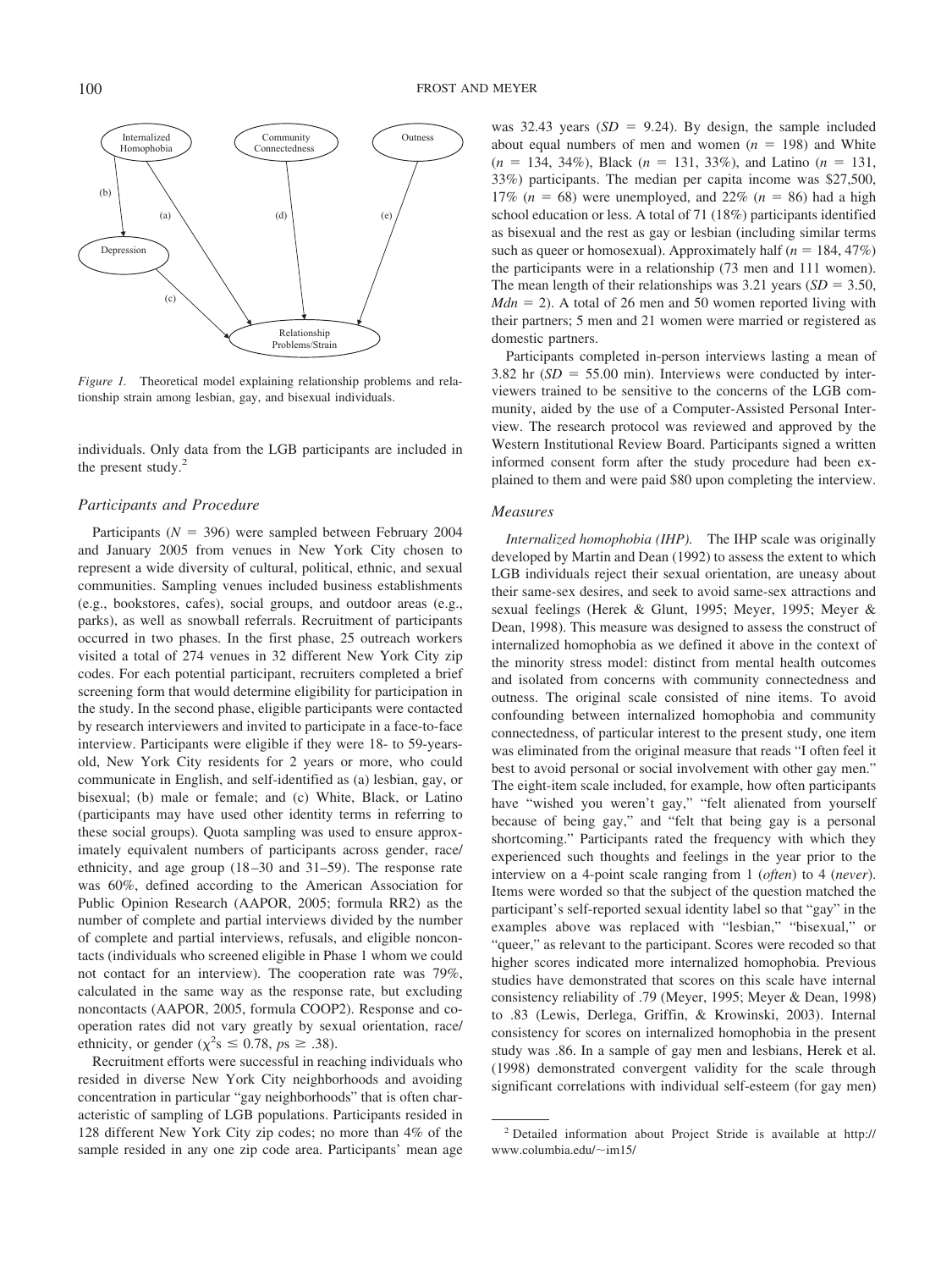and collective self-esteem (for both gay men and lesbians). In a study of gay fathers, Sbordone (as cited by Shidlo, 1994) reported that this measure of internalized homophobia significantly correlates with another widely used measure of internalized homophobia: the Nungesser Homosexuality Attitudes Inventory (Nungesser, 1983).

*Depressive symptoms.* The Center for Epidemiological Studies Depression Scale (CES-D; Radloff, 1977) is a 20-item measure of depressive symptoms experienced over a 1-week period prior to the interview. Items were phrased in such a way that participants were asked how often during the past week they "could not get going," "felt depressed," "felt hopeful about the future," and "felt people dislike you." Participants responded on a 4-point scale ranging from 1 (*rarely or none of the time* [*1 day*]) to 4 (*most or all of the time* [*5–7 days*]). Previous studies have demonstrated that scores on this scale have internal consistency reliability of .85 in the general population (Radloff, 1977) and .87–.92 among LGBs (Frost, Parsons, & Nanin, 2007; Lewis et al., 2003). Numerous studies have demonstrated the convergent validity of the CES-D among both clinical and nonclinical samples in the form of large correlations with clinical reports of depression, *DSM* depression diagnoses, and other self-report measure of depression (for a review of validity evidence, see McDowell & Newell, 1996; Roberts & Vernon, 1983). Although the scale has been shown to correlate moderately to highly with other measures of anxiety and psychological distress, it has been successful in identifying depression in several clinical and community samples (McDowell & Newell, 1996) and, as a result, is one of the most widely used measures of depressive symptoms. Internal consistency for scores on the CES-D in the present study was .92.

*Outness.* This measure assessed the degree of disclosure of sexual orientation to (a) family, (b) straight friends, (c) LGB friends, and (d) coworkers (Meyer, Rossano, Ellis, & Bradford, 2002). Participants described the extent to which they were "out of the closet" to each of these groups on a scale ranging from 1 (*out to none*) to 4 (*out to all*). The measure has good face validity, using simple language and referring to behaviors that are commonly discussed among LGB individuals. Preliminary evidence of validity from the present study is provided by the significant negative correlations between outness and internalized homophobia and community connectedness (see Table 1). Internal consistency for scores on the four outness items in the present study was .75.

*Connectedness to the LGB community.* Community connectedness was assessed with an eight-item scale, adapted from a seven-item community cohesion scale used in the Urban Men's Health Study (UMHS), a multicity study of gay men's psychological and physical health (Mills et al., 2001). One item was added— "You feel a bond with other [men who are gay or bisexual]," taken from Herek and Glunt's (1995) Community Consciousness Scale—to the UMHS scale to capture symbolic affiliation that did not denote activity. The scale was further modified to specify participation in New York City's LGB community. To aid participants in answering these questions, they were read by the interviewer a definition of community as used in the scale, which stated, "I don't mean any particular neighborhood or social group, but in general, groups of gay men, bisexual men and women, and lesbians." Participants rated on a scale ranging from 1 (*agree strongly*) to 4 (*disagree strongly*) how much they agreed with items such as "Participating in NYC's LGBT community is a positive thing for me" and "I really feel that any problems faced by NYC's LGBT community are also my problems." Scores were recoded so that higher scores indicated more connectedness. Scores on the measure demonstrated internal consistency of .78 in the UMHS (Barrett & Pollack, 2005), and with the addition of the new item, scores on this measure in the present study had a Cronbach's alpha of .80. Although there is no published data explicitly addressing the validity of this measure, in the present study, connectedness to the LGB community was significantly negatively correlated with internalized homophobia and outness (see Table 1) and significantly positively correlated with the number of LGB-related community or recreational groups participants were members of or active in (measured by a nine-item checklist developed by Mills et al., 2001, for the UMHS;  $r = .31$ ,  $p < .001$ ).

*Relationship and loneliness strain.* Participants' experiences of chronic strains across a multitude of dimensions were assessed on the basis of Wheaton's (1999) conceptualization of chronic

Table 1

|  |  |  |  |  |  |  | Means, Standard Deviations, and Correlations Among the Overall Scales |  |
|--|--|--|--|--|--|--|-----------------------------------------------------------------------|--|
|--|--|--|--|--|--|--|-----------------------------------------------------------------------|--|

|                                                | All              | $(N = 396)$ | Coupled<br>$(n = 184)$ |      |           | Pearson correlations |          |                          |          |          |           |  |
|------------------------------------------------|------------------|-------------|------------------------|------|-----------|----------------------|----------|--------------------------|----------|----------|-----------|--|
| Variable                                       | $\boldsymbol{M}$ | SD          | M                      | SD   |           | 2                    | 3        | $\overline{4}$           | 5        | 6        |           |  |
| $1.$ IHP                                       | 1.40             | 0.57        | 1.40                   | 0.55 |           | $-.43***$            | $-.30**$ | $.20**$                  | $.20***$ | $.14***$ | $.23***$  |  |
| 2. Outness                                     | 3.31             | 0.71        | 3.29                   | 0.67 | $-.41***$ |                      | $.25***$ | $-.06$                   | $-.11$   | $-.11$   | $-.15***$ |  |
| 3. Connectedness                               | 3.28             | 0.53        | 3.31                   | 0.52 | $-.38***$ | $.29***$             |          | $-.05$                   | $-.05$   | $-.07$   | $-.18***$ |  |
| 4. Depressive symptoms                         | 1.71             | 0.56        | 1.71                   | 0.52 | $.23***$  | $-.07$               | .00      | $\overline{\phantom{a}}$ | $.37***$ | $.31***$ | $.39***$  |  |
| 5. Sex problems                                | 2.10             | 0.84        |                        |      |           |                      |          |                          | $-$      | $.15***$ | $.26***$  |  |
| 6. Loneliness, strain<br>7. Positive relations | 1.47             | 0.58        |                        |      |           |                      |          |                          |          |          | $.36***$  |  |
| with others                                    | 2.85             | 1.32        |                        |      |           |                      |          |                          |          |          |           |  |
| 8. Relationship strain                         |                  |             | 1.38                   | 0.40 | $.20***$  | $-.18*$              | .05      | $.24***$                 |          |          |           |  |

*Note.* Correlations for the entire sample are presented above the principal diagonal of the correlation matrix. Correlations for coupled participants only are presented below the principal diagonal of the correlation matrix. Sex problems, Loneliness strain, and Positive relations with others were assessed for all participants in the study but not analyzed separately for coupled participants only. Relationship strain was assessed for coupled participants only. IHP = Internalized Homophobia. Dashes were used in place of means, standard deviations, and correlations that were not assessed.  $p < .05.$  \*\*  $p < .01.$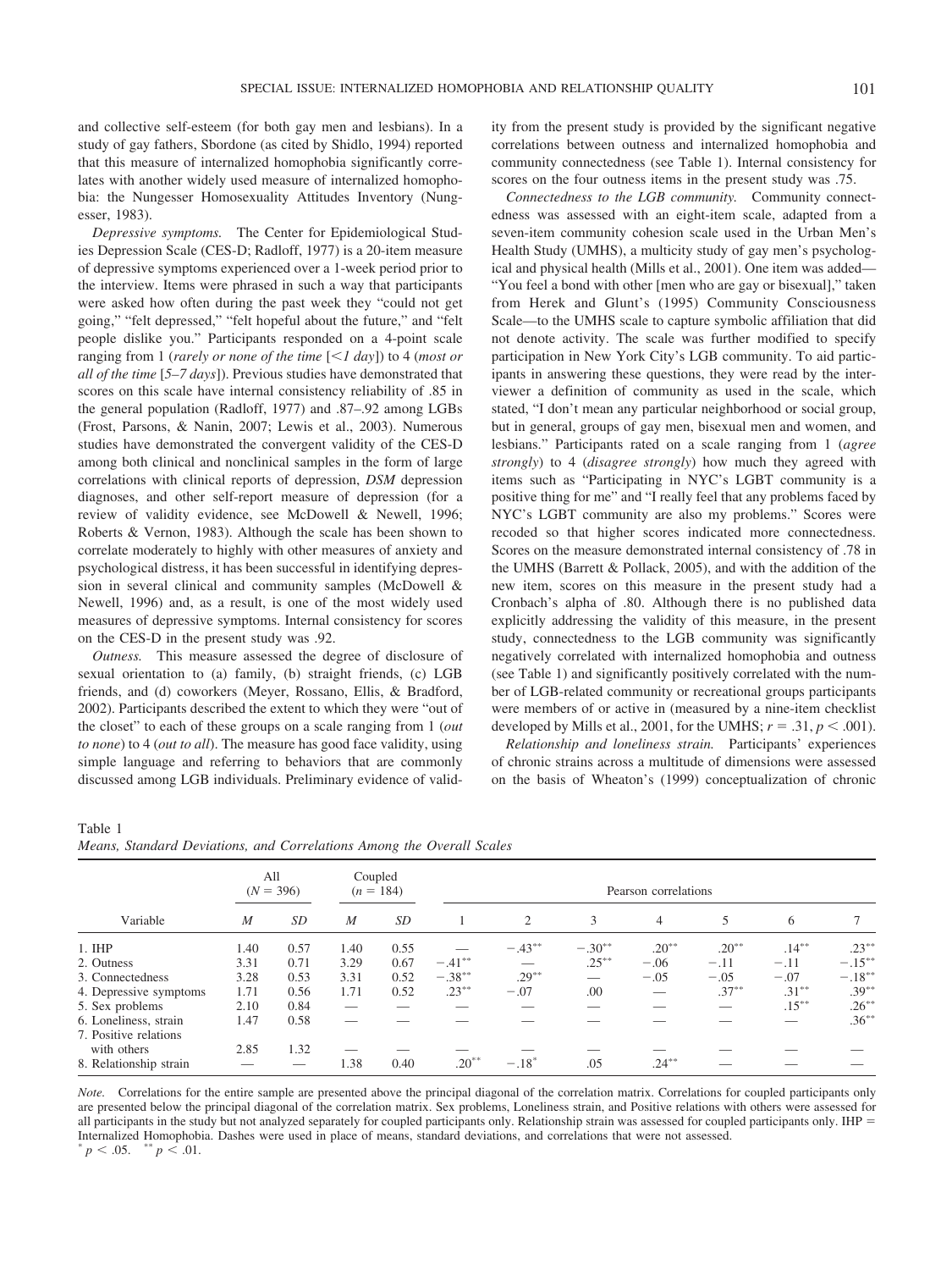strain. In compiling items for an inventory of chronic strain, the procedure used by Turner and others was adopted (e.g., Turner & Avison, 2003; Turner, Wheaton, & Lloyd, 1995), aiming to make the items culturally relevant to the present participants and theoretically relevant to the overall study (Meyer et al., 2008). In Project Stride, our inventory of chronic strains contained questions designed to assess strain across the following life domains: job/ work; unemployment; finances; education; parenting; residence; relationships; loneliness; significant other's illness/health; caretaking responsibilities; relationship with parents; wanting children; and general strain (for a more detailed description of the full inventory, see Meyer et al., 2008). Two of these life domains were used as indicators of relationship quality in the present study: loneliness and relationship strain. Relationship strain was assessed among coupled participants only using seven items, such as "You have a lot of conflict with your partner/boyfriend/girlfriend" and "Your partner/boyfriend/girlfriend expects too much out of you." These items were taken directly from the relationships section of an inventory of chronic strains previously developed by Turner and colleagues at the Life Course and Health Research Center (2001) for use in the Physical Challenges and Health Study. One item from the relationships section of this inventory was not included (i.e., "Your sexual needs are not fulfilled by this relationship") because it overlapped with the measure of sex problems. Loneliness strain was assessed for all individuals in the study using two items. One item was taken from the social life and recreation section of Turner's inventory (i.e., "You don't have enough friends"), and an item was added that read, "You are alone too much." Participants were asked to indicate how true each statement was for them on a scale ranging from 1 (*very true*) to 3 (*not true*). Scores were recoded so that higher scores indicated more of each construct. Internal consistency reliabilities for relationship and loneliness strain in the present study were .86 and .62, respectively. Because inventories of chronic strains vary from study to study and are most often analyzed in aggregate, no evidence for the validity of these two sets of items as distinct measures is available.

*Positive relations with others.* The three-item Positive Relations With Others scale was used, which is one of Ryff's (Ryff, 1989; Ryff & Keyes, 1995) six psychological well-being scales. The six psychological well-being scales were developed to integrate theories of life course development and positive mental health conceptions of psychological well-being using a constructoriented approach to personality assessment. The Positive Relations With Others scale assessed the degree of warmth and trust in individuals' interpersonal relationships, broadly conceived. Participants were asked whether they agreed or disagreed with each of three items, such as "I have not experienced many warm and trusting relationships with others" on a scale ranging from 1 (*disagree completely*) to 7 (*agree completely*). Scores for positive relations with others were reverse coded, so higher scores indicated more problems with having positive relations with others. Internal consistency for scores on this measure in the present study was .54. This is consistent with what other researchers have found for this subscale and stems from the authors' desire to create a brief measure and maintain the multidimensionality of the overall psychological well-being construct at the expense of internal consistency (Chrouser Ahrens, & Ryff, 2006; Ryff & Keyes, 1995). The items for the Positive Relations With Others scale have been consistently demonstrated as representing a distinct single factor in Ryff's six-factor model of psychological well-being (Ryff & Keyes, 1995; Ryff & Singer, 2006). The Positive Relations With Others scale has also been shown to differentiate between the other five psychological well-being scales as well as indicators of happiness, life satisfaction, and depression (Ryff & Keyes, 1995). The subscale correlates highly with personality trait agreeableness (Schmutte & Ryff, 1997). Furthermore, providing evidence of validity on the basis of expected demographic differences, Marks and Lambert (1998) showed that individuals who are separated or divorced are significantly lower on positive relations with others than married individuals.

*Sex problems.* The Sex Problems subscale of the Psychiatric Epidemiology Research Interview (PERI; Dohrenwend, Shrout, Egri, & Mendelsohn, 1980) was used. The PERI contains 25 subscales, 8 of which measure general components of psychological distress (e.g., anxiety, sadness, hopelessness). The remaining 17 subscales, including sex problems, measured other symptoms (e.g., guilt, rule breaking, enervation). The Sex Problems subscale indicated the frequency of inhibited sexual desire, excitement, or orgasm over the 12 months prior to the interview (four items for women, and five items for men). Participants were given response choices ranging from 1 ( *never*) to 5 (*very often*) to questions such as "How often have you had no interest in sex?" Scores on this measure in a previous study of minority stress among gay and bisexual men demonstrated internal consistency at the level of .72 (Meyer, 1995). Furthermore, internal consistency for scores on the measure across seven waves of data collected between 1985 and 1991 among gay men in New York City ranged from .69 to .73 (Martin & Dean, 1992). Internal consistency for scores on sex problems in the present study were .71 and .74 for men and women, respectively. The subscale was designed to measure a construct independent of the other subscales within the PERI measure. Specifically, in a sample of New York City heads of households, although sex problems correlated moderately with the Anxiety subscale  $(r = .33)$ , sex problems correlated with the other 23 subscales at a level of .28 or lower, demonstrating discriminant validity (Dohrenwend et al., 1980).

#### Results

#### *Data Preparation and Preliminary Analyses*

Scale scores were distributed approximately normally, with the exception of the item measuring outness to LGB friends (skewness  $= -3.70$ , kurtosis  $= 14.43$ ). To ensure univariate normality among the variables in the study, we computed a new "out to friends" score, which combined the average of the out to LGB friends and out to straight friends items. This new variable was distributed approximately normally (skewness  $= -1.57$ , kurto $sis = 1.93$ ). Descriptive statistics and Pearson correlations among the overall scale scores are presented in Table 1, for all participants and for coupled participants only. Missing data were minimal (i.e.,  $\leq$  2% on all measures), were determined to be random, and missing values were replaced with mean substitution using the mean from each participant's corresponding demographic group on the basis of age, gender, and race/ethnicity.

We conducted structural equation modeling (SEM) analyses in AMOS® using latent variables to test the hypotheses outlined above (Frazier, Tix, & Barron, 2004). Because we did not have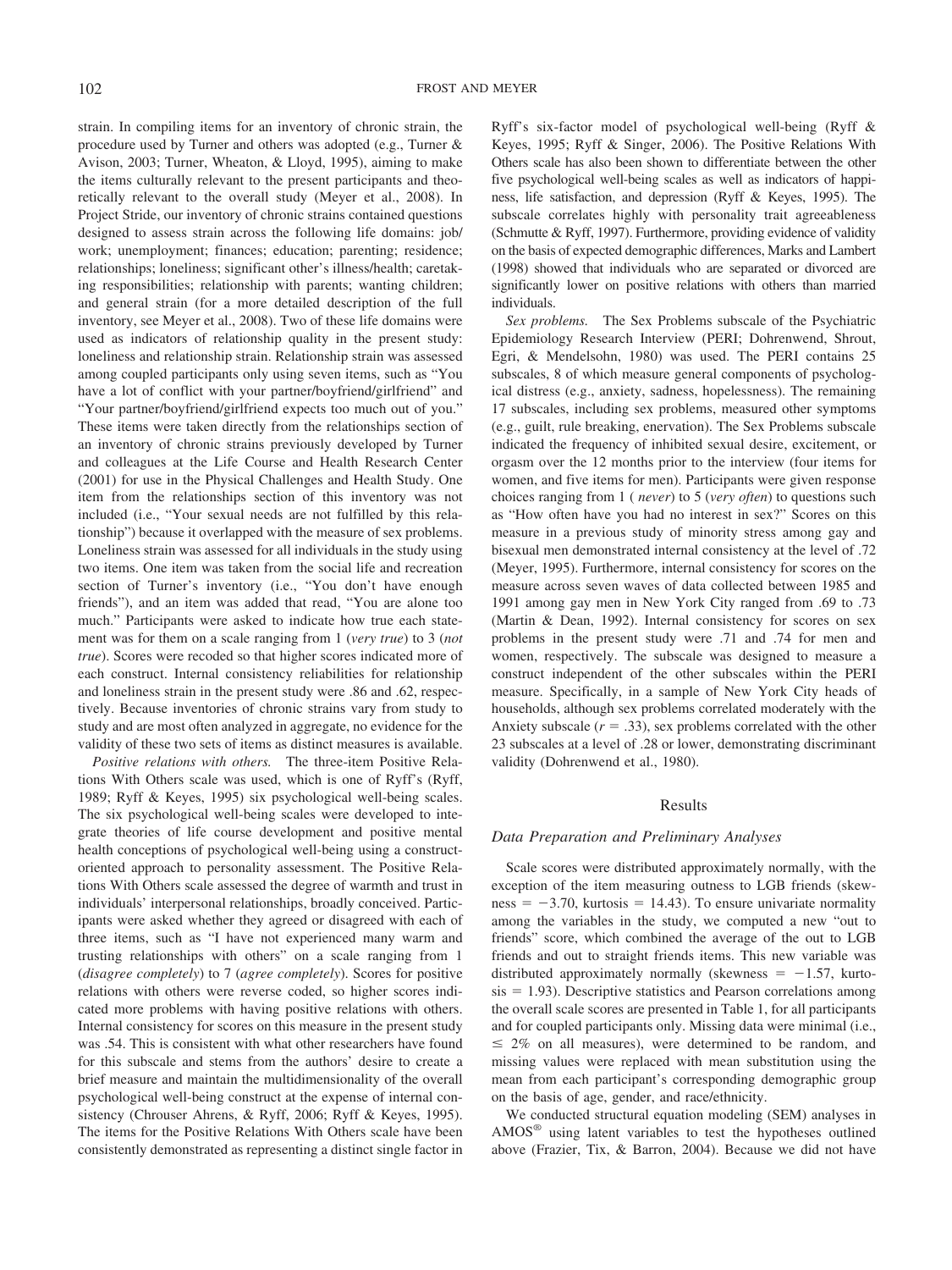multiple scale indicators of several of the predictor variables in the study, we created observed indicators by computing item parcels, or average scores on a subset of the scale items, using the itemto-construct technique for creating item parcels (Little, Cunningham, Shahar, & Widaman, 2002). Three parcels were created for each of the following scales: Internalized Homohpobia (two 3-item parcels and one 2-item parcel); the CES-D (two 7-item parcels and one 6-item parcel); Community Connectedness (two 3-item parcels and one 2-item parcel); and Relationship Strain for coupled participants only (two 2-item parcels and one 3-item parcel). This involved conducting an exploratory factor analysis individually, with each scale forcing a single-factor solution. On the basis of the factor loadings, we assigned the three highest loading items to be the basis for each of the three parcels. Next, we assigned the remaining three highest loading items to the parcels in reverse order. We repeated this process until all items were assigned to parcels. Parceling in the present study was deemed appropriate given that the constructs used in the study were unidimensional, and our focus was on the relationships between latent constructs, not the measurement and interrelatedness of each individual item (Little et al., 2002).

We used  $AMOS^{\circledast}$  to test for multivariate normality among the observed variables to be used in testing the hypothesized SEM models. The data did not demonstrate multivariate normality. We observed a multivariate kurtosis value of 47.35 with a critical ratio of 20.86, which exceeded the cutoff point of 1.96 that tests multivariate normality. When conducting SEM analyses with data that are not multivariate normal, the chi-square indicator of model fit is overestimated, and the standard estimates used to test the significance of parameter estimates are underestimated. To correct for this problem, we used a bootstrapping procedure (Bollen & Stine, 1992, 1993) in  $AMOS^{\circledcirc}$  to calculate (a) the average standardized path coefficients, their standard errors, and associated probability values on the basis of estimates from 10,000 samples dawn randomly from the 396 participants in the study and (b) the Bollen-Stine adjusted probability values for the chi-square tests of model fit.

# *SEM Tests of the Association Between Internalized Homophobia and Relationship Problems*

At each step in the SEM analyses testing the relationship between internalized homophobia and relationship problems, we fit models separately<sup>3</sup> for (a) all participants in the study ( $N = 396$ ) with a latent outcome of relationship problems and (b) coupled participants only  $(n = 184)$  with a latent outcome of relationship strain. We followed the two-step process recommended by Anderson and Gerbing (1988), which requires first demonstrating adequate fit of the measurement models using confirmatory factor analysis followed by testing the fit of the proposed structural models. In addition to the model chi-square, we used four additional indicators of good model fit: the relative chi-square, which is computed by dividing the model chi-square by the degrees of freedom for the model (values less than three; Carmines & McIver, 1981); the root-mean-square error of approximation (RMSEA; values below .06; Hu & Bentler, 1999); standardized root-meansquare residual (SRMR; values below .08; Hu & Bentler, 1999); and the comparative fit index (CFI; values above .95; Hu & Bentler, 1999).

*Measurement models.* Table 2 presents the factor loadings for the observed indicators for the measurement models as well as the correlations between the latent variables in the models. The measurement model including relationship problems for all participants in the study fit the data well,  $\chi^2(80, N = 396) = 133.50, p <$ .05 (relative  $\chi^2 = 1.67$ ; CFI = .979; RMSEA = .041, 90% confidence interval  $\text{[CI]} = .028, .053; \text{ SRMR} = .035$ ). In this model, the factor loadings for all observed indicators were statistically significant. Furthermore, internalized homophobia, depression, and relationship problems were significantly correlated with one another. Outness and community connectedness were also significantly correlated with internalized homophobia as well as relationship problems. The measurement model including relationship strain for coupled participants only also fit the data well,  $\chi^2(80, N = 184) = 98.24, p = .44$  (relative  $\chi^2 = 1.23$ ; CFI = .985; RMSEA = .035, 90% CI = .000, .057; SRMR = .044). Factor loadings for all observed indicators were statistically significant in this model as well. Among coupled participants only, internalized homophobia, depression, and relationship problems were significantly correlated with one another. Outness and community connectedness were also significantly correlated with internalized homophobia but were not correlated with relationship strain. The results of both models indicated that all observed variables were adequate indicators of their corresponding latent constructs. Thus, we proceeded to fit the structural models.

*Structural models.* To test our hypotheses outlined in Figure 1, we followed the steps provided by Holmbeck (1997; see also Frazier et al., 2004) using the bootstrapping techniques described above. Model 1 tested the direct and uncontrolled relationship between internalized homophobia and relationship problems (see Figure 1, Path a only). Model 2 tested the direct effect of internalized homophobia on relationship problems, controlling for community connectedness and outness (see Figure 1, Paths a, d, and e). Model 3 examined the extent to which depressive symptoms completely mediated the relationship between internalized homophobia and relationship problems (see Figure 1, Paths b, c, d, and e). We compared these models with Model 4—the full hypothesized model—which modeled the relationship between internalized homophobia and relationship problems as partially mediated by depressive symptoms (see Figure 1, all paths). Each model was tested separately for all participants in the study and separately for coupled participants only. The results are reported in Table 3. In our description of these models below, we use the suffix *a* to refer to models tested among all participants in the study and *b* to refer to models tested among coupled participants only.

<sup>&</sup>lt;sup>3</sup> To examine whether it would be appropriate to test multiple models predicting relationship quality separately for the demographic subgroups in the sample, we used multiple regression analyses to test interactions between internalized homophobia and gender, race/ethnicity, age, and bisexual identity in predicting sex problems, loneliness strain, and positive relations with others for all participants, and relationship strain among coupled participants only. Only one interaction term was statistically significant (internalized homophobia and gender), indicating that the effect of internalized homophobia on sex problems was stronger for women than for men ( $B = .33$ ,  $SE = .157$ ,  $p < .05$ ). Because this pattern was not observed in predicting any of the other outcomes, we determined that the testing of models separately by groups defined by race, gender, age, and/or sexual orientation was not warranted.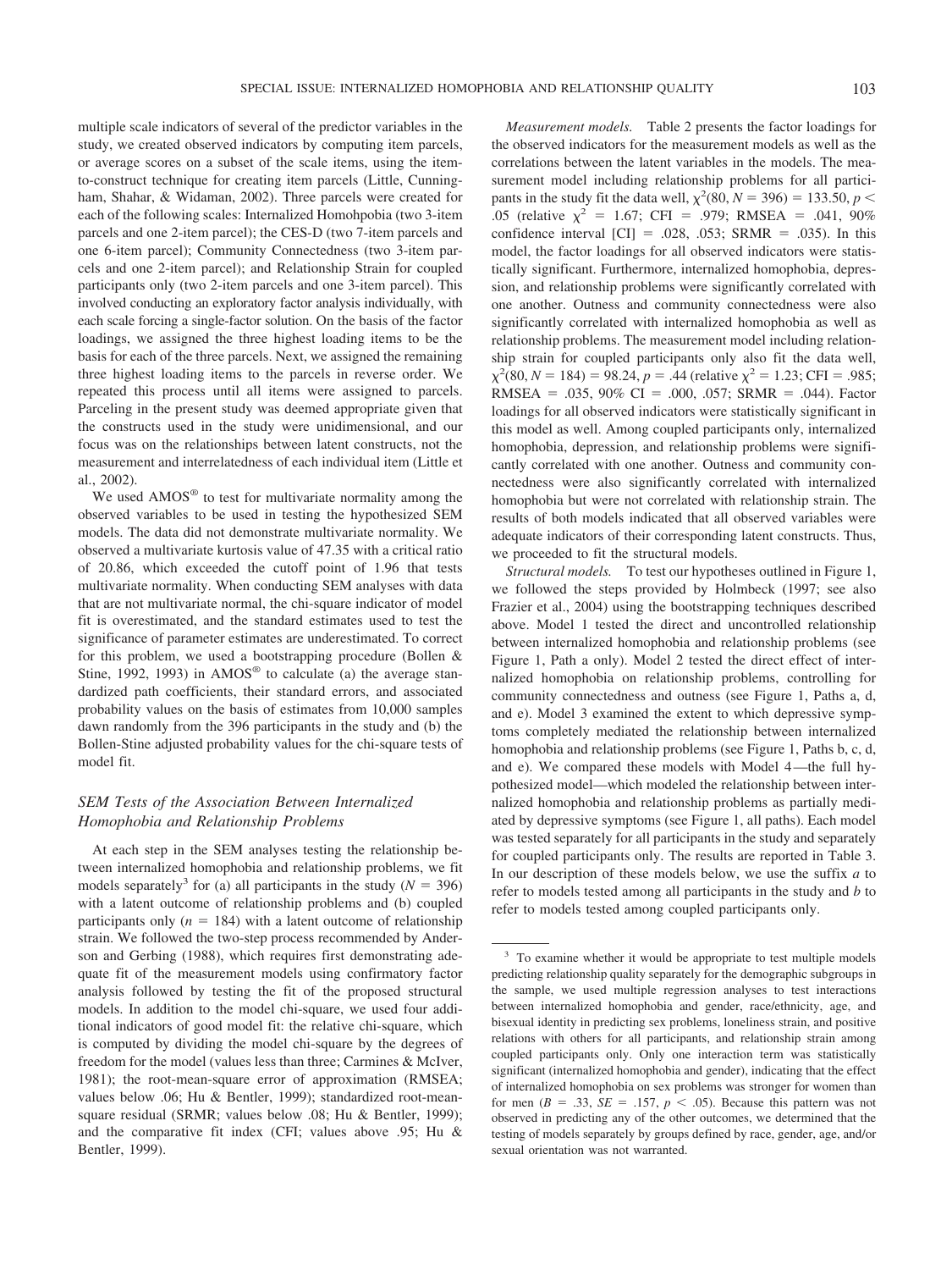#### 104 FROST AND MEYER

*Factor Loadings and Correlations Among Latent Variables Obtained From the Measurement Models*

|                                          |                    | Standardized factor loadings | Latent factor correlations |                |           |                |           |  |  |  |
|------------------------------------------|--------------------|------------------------------|----------------------------|----------------|-----------|----------------|-----------|--|--|--|
| Latent factors and observed<br>variables | All<br>$(N = 396)$ | Coupled<br>$(n = 184)$       | 1                          | $\overline{2}$ | 3         | $\overline{4}$ | 5         |  |  |  |
| 1. Internalized homophobia               |                    |                              |                            | $.20***$       | $-.35***$ | $-.53**$       | $.37***$  |  |  |  |
| IHPP1                                    | $.87***$           | $.84***$                     |                            |                |           |                |           |  |  |  |
| IHPP2                                    | $.86***$           | $.86***$                     |                            |                |           |                |           |  |  |  |
| IHPP3                                    | $.75***$           | $.67***$                     |                            |                |           |                |           |  |  |  |
| 2. Depressive symptoms                   |                    |                              | $.25***$                   |                | $-.07$    | $-.08$         | $.70***$  |  |  |  |
| CESDP1                                   | $.91***$           | $.90**$                      |                            |                |           |                |           |  |  |  |
| CESDP2                                   | $.90***$           | $.88^{\ast\ast}$             |                            |                |           |                |           |  |  |  |
| CESDP3                                   | $.86***$           | $.85***$                     |                            |                |           |                |           |  |  |  |
| 3. Connectedness                         |                    |                              | $-.43***$                  | .01            |           | $.29***$       | $-.24***$ |  |  |  |
| <b>CONNECTP1</b>                         | $.75***$           | $.81^{\ast\ast}$             |                            |                |           |                |           |  |  |  |
| CONNECTP2                                | $.82***$           | $.81^{\ast\ast}$             |                            |                |           |                |           |  |  |  |
| <b>CONNECTP3</b>                         | $.71***$           | $.65***$                     |                            |                |           |                |           |  |  |  |
| 4. Outness                               |                    |                              | $-.56***$                  | $-.10$         | $.33***$  |                | $-.26***$ |  |  |  |
| <b>OUTFAM</b>                            | $.64***$           | $.54***$                     |                            |                |           |                |           |  |  |  |
| <b>OUTCOW</b>                            | $.70***$           | $.74***$                     |                            |                |           |                |           |  |  |  |
| <b>OUTFRND</b>                           | $.85***$           | $.80^{\ast\ast}$             |                            |                |           |                |           |  |  |  |
| 5. Relationship problems                 |                    |                              |                            |                |           |                |           |  |  |  |
| Sex problems                             | $.46***$           |                              |                            |                |           |                |           |  |  |  |
| Loneliness strain                        | $.47***$           |                              |                            |                |           |                |           |  |  |  |
| Positive relations w/others              | $.62**$            |                              |                            |                |           |                |           |  |  |  |
| 6. Relationship strain                   |                    |                              | $.27***$                   | $.34***$       | .06       | $-.20$         |           |  |  |  |
| CHRRELP1                                 |                    | $.73***$                     |                            |                |           |                |           |  |  |  |
| CHRRELP2                                 |                    | $.78^{\ast\ast}$             |                            |                |           |                |           |  |  |  |
| <b>CHRRELP3</b>                          |                    | $.80**$                      |                            |                |           |                |           |  |  |  |

*Note.* All values were calculated using bias-corrected bootstrapping with 10,000 samples. Correlations for the entire sample are presented above the principal diagonal of the correlation matrix. Correlations for coupled participants only are presented below the principal diagonal in the correlation matrix. Relationship problems were assessed for all participants in the study. Relationship strain was assessed for coupled participants only. IHPP1–IHPP3 = Internalized Homophobia item parcels; CESDP1–CESDP3 = Center for Epidemiological Studies Depression item parcels; CONNECTP1–CONNECTP3 = community connectedness parcels; OUTFAM = degree of being out to family; OUTCOW = degree of being out to coworkers; OUTFRND = degree of being out to friends; CHRRELP1-CHRRELP3 = relationship chronic strain item parcels. Dashes were used in place of factor loadings that were not assessed.  $^{*}p < .01$ .

For all participants in the study, we observed a significant uncontrolled direct effect of internalized homophobia on relationship problems ( $\beta = .33$ ,  $SE = .08$ ,  $p < .01$  [Model 1a]). This relationship remained substantial and statistically significant when community connectedness and outness were controlled for  $(\beta =$ .24,  $SE = .09$ ,  $p < .05$  [Model 2a]). Both models fit the data well (see Table 3). The complete mediation model (Model 3a) also fit the data well; however, this model fit the data slightly less well than the hypothesized partial mediation model (Model 4a). The addition of the direct effect of internalized homophobia on relationship problems did not significantly improve the fit of the model,  $\Delta \chi^2(1, N = 396) = 2.8$ ,  $p = .09$ ). The hypothesized partial mediation model predicting relationship problems among all participants in the study is presented in Figure 2. As hypothesized, internalized homophobia was associated with increased depressive symptoms, and depressive symptoms were associated with increased relationship problems. Internalized homophobia explained approximately 4% of the variance in depressive symptoms in this model. The direct effect of internalized homophobia on relationship problems was not statistically significant. These relationships were controlled for the effects of community connectedness and outness, which were both not significantly associated with relationship problems. This model accounted for 57% of the variance in relationship problems among all participants in the study.

For coupled participants only, we also observed a significant direct effect of internalized homophobia on relationship strain, in both the uncontrolled model ( $\beta$  = .27, *SE* = .10, *p* < .01 [Model 1b]) and controlled model ( $\beta$  = .31, *SE* = .16,  $p < .05$  [Model 2b]). In fact, the effect size of the direct effect of internalized homophobia on relationship strain slightly increased when community connectedness and outness were controlled for. Both models fit the data well (see Table 3). The complete mediation model (Model 3b) also fit the data well, but again, slightly worse than the hypothesized partial mediation model (Model 4b). The addition of the direct effect of internalized homophobia on relationship strain did not significantly improve the model,  $\Delta \chi^2(1, N = 184) = 3.37$ ,  $p = .07$ . The hypothesized partial mediation model predicting relationship strain among coupled participants only is presented in Figure 3. Internalized homophobia was associated with increased depressive symptoms, and increased depressive symptoms were associated with increased relationship problems. Internalized homophobia explained approximately 6% of the variance in depressive symptoms among coupled participants only. The direct effect of internalized homophobia on relationship strain was not statistically significant. Unlike the model fit to the total sample, in the model fit for coupled individuals, a higher degree of community connectedness was associated with increased relationship strain. As in the total sample, outness was not significantly related to decreased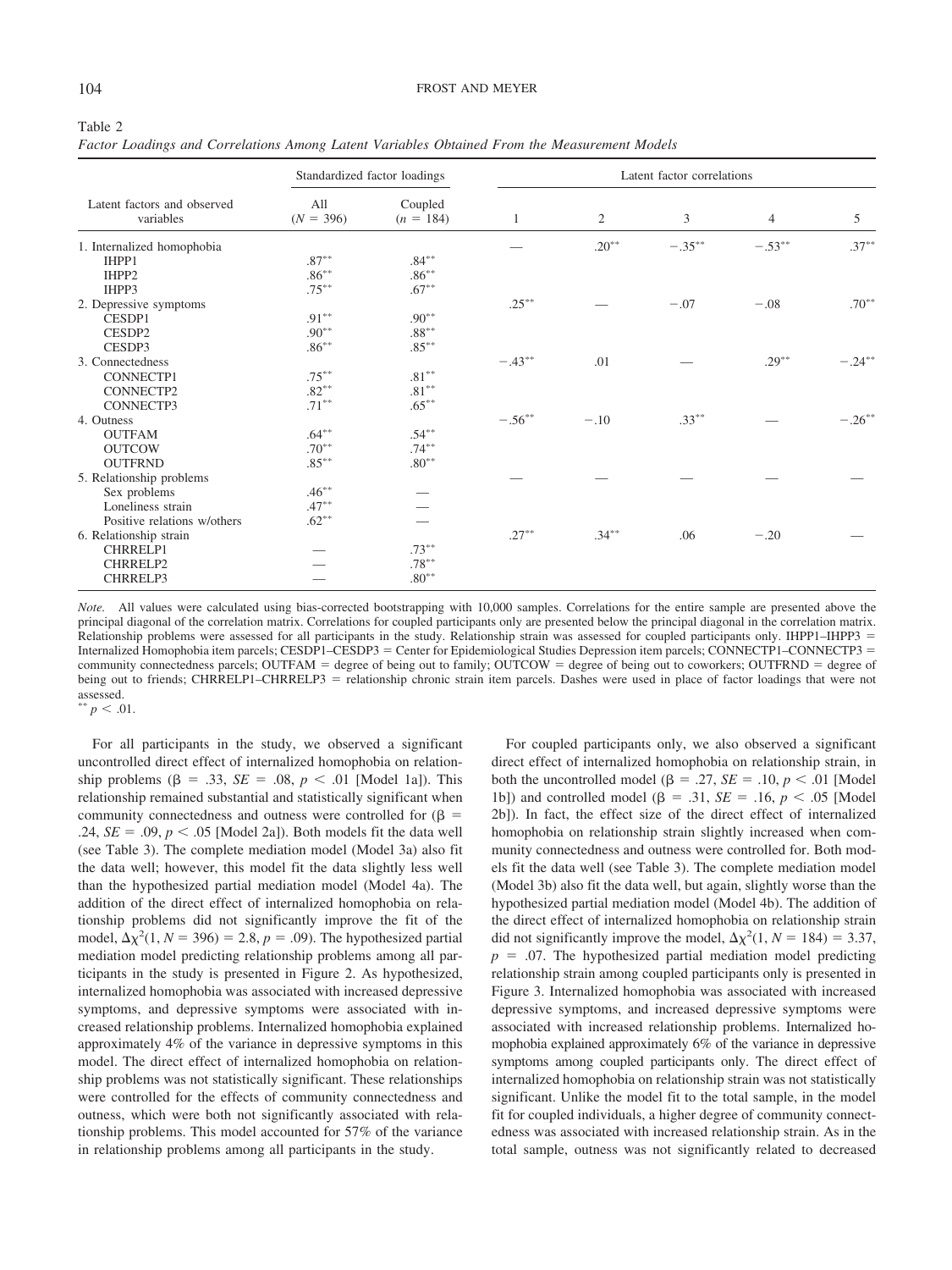| Table 3                                                                                                |  |  |  |  |
|--------------------------------------------------------------------------------------------------------|--|--|--|--|
| Fit Statistics for Structural Equation Models Predicting Relationship Problems and Relationship Strain |  |  |  |  |

| Primary outcome and model                                  |        | df | $\boldsymbol{p}$ | $\chi^2$ /df | <b>RMSEA</b> | 90% CI         | <b>SRMR</b> | <b>CFI</b> |
|------------------------------------------------------------|--------|----|------------------|--------------|--------------|----------------|-------------|------------|
| Relationship problems for all participants ( $N = 396$ )   |        |    |                  |              |              |                |             |            |
| Model 1a: Direct effect (IHP only)                         | 20.79  | 8  | .04              | 2.60         | .064         | .031098        | .041        | .982       |
| Model 2a: Direct effect (IHP and correlates)               | 73.59  | 48 | .10              | 1.53         | .037         | .018. .053     | .035        | .983       |
| Model 3a: Complete mediation                               | 136.67 | 83 | .03              | 1.65         | .040         | .028. .052     | .038        | .979       |
| Model 4a: Hypothesized model (partial mediation)           | 133.87 | 82 | .03              | 1.63         | .040         | .027, .052     | .035        | .980       |
| Relationship strain for coupled participants ( $n = 184$ ) |        |    |                  |              |              |                |             |            |
| Model 1b: Direct effect (IHP only)                         | 7.60   | 8  | .60              | 0.95         | .000         | .000. .084     | .023        | .999       |
| Model 2b: Direct effect (IHP and correlates)               | 52.68  | 48 | .56              | 1.10         | .023         | .000. .055     | .041        | .994       |
| Model 3b: Complete mediation                               | 103.91 | 83 | .39              | 1.25         | .037         | .000. .058     | .053        | .982       |
| Model 4b: Hypothesized model (partial mediation)           | 100.54 | 82 | .43              | 1.23         | .035         | $.000.$ $.057$ | .049        | .984       |

*Note.* Probability values are adjusted for multivariate nonnormality using Bollen-Stine corrections from bootstrapping with 10,000 samples. RMSEA = root-mean-square error of approximation; 90% CI = upper and lower bounds for the RMSEA; CI = confidence interval; SRMR = standardized-root-mean square residual; CFI = comparative fit index; IHP = Internalized Homophobia.

relationship problems. This model accounted for 18% of the variance in relationship strain among coupled participants.

*Significance of indirect effects.* The results of the above models suggest that the effects of internalized homophobia on relationship problems and relationship strain are mediated by depressive symptoms. We therefore followed the procedure for testing the significance of the mediated effects of internalized homophobia outlined by Shrout and Bolger (2002) and Mallinckrodt, Abraham, Wei, and Russell (2006). To calculate the estimates of indirect effects, we multiplied the standardized path coefficient linking internalized homophobia to the mediator (i.e., depressive symptoms) by the standardized path coefficient linking the mediator to the outcome (i.e., relationship problems or relationship strain) obtained from the bootstrapping procedure using 10,000 samples. We also obtained the standard errors and 95% bias-corrected CIs around these estimates. According to Shrout and Bolger (2002), if the bias-corrected 95% CIs around the estimates for the indirect effects do not contain 0, then it is possible to conclude that the indirect effects are statistically significant at the level of  $p < .05$ . For all participants in the study, the standardized indirect effect of internalized homophobia on relationship problems was significant,  $(.20) \times (.66) = .13$ , *SE* = .04, CI = .06, .22. Among coupled participants only, the standardized indirect effect of internalized homophobia on relationship strain was also significant,  $(.24)$  ×  $(.28) = .07$ ,  $SE = .04$ ,  $CI = .01$ , .12.

## Discussion

We aimed to assess the association between internalized homophobia and relationship problems using the minority stress model as our theoretical reference. Using this theoretical perspective, we conceptualized internalized homophobia as a minority stressor, separating the core construct of internalized homophobia from what the minority stress model describes as its outcomes and correlates. We suggested that three factors that some researchers have seen as overlapping with internalized homophobia— outness, community connectedness, and depressive symptoms—should be seen as distinct constructs. Our results demonstrate the utility of the minority stress model in delineating the relationships among these constructs.

As hypothesized, internalized homophobia was associated with greater relationship problems among all participants and among coupled individuals, specifically. These findings are consistent with previous research that has shown a negative relationship between internalized homophobia and relationship quality (e.g., Meyer, 1995; Meyer & Dean, 1998; Otis et al., 2006; Shidlo, 1994; Szymanski et al., 2001). However, we also showed that outness, community connectedness, and depressive symptoms are important to consider as factors independent of internalized homophobia.

As hypothesized, the direct effects of internalized homophobia significantly attenuated when we accounted for the mediating role of depression, suggesting that internalized homophobia leads to relationship problems primarily by increasing depressive symptoms. This is important to consider in interpreting the results from previous studies that demonstrated no effect of internalized homophobia on indicators of relationship quality controlling for psychological well-being (Biss & Horne, 2005). By theorizing and analyzing internalized homophobia and its mental health outcomes at



*Figure 2.* Structural model explaining relationship problems among all participants in the study ( $N = 396$ ). Numbers represent standardized path coefficients obtained from bootstrapping using 10,000 samples.  $\dot{p}$   $< .01$ .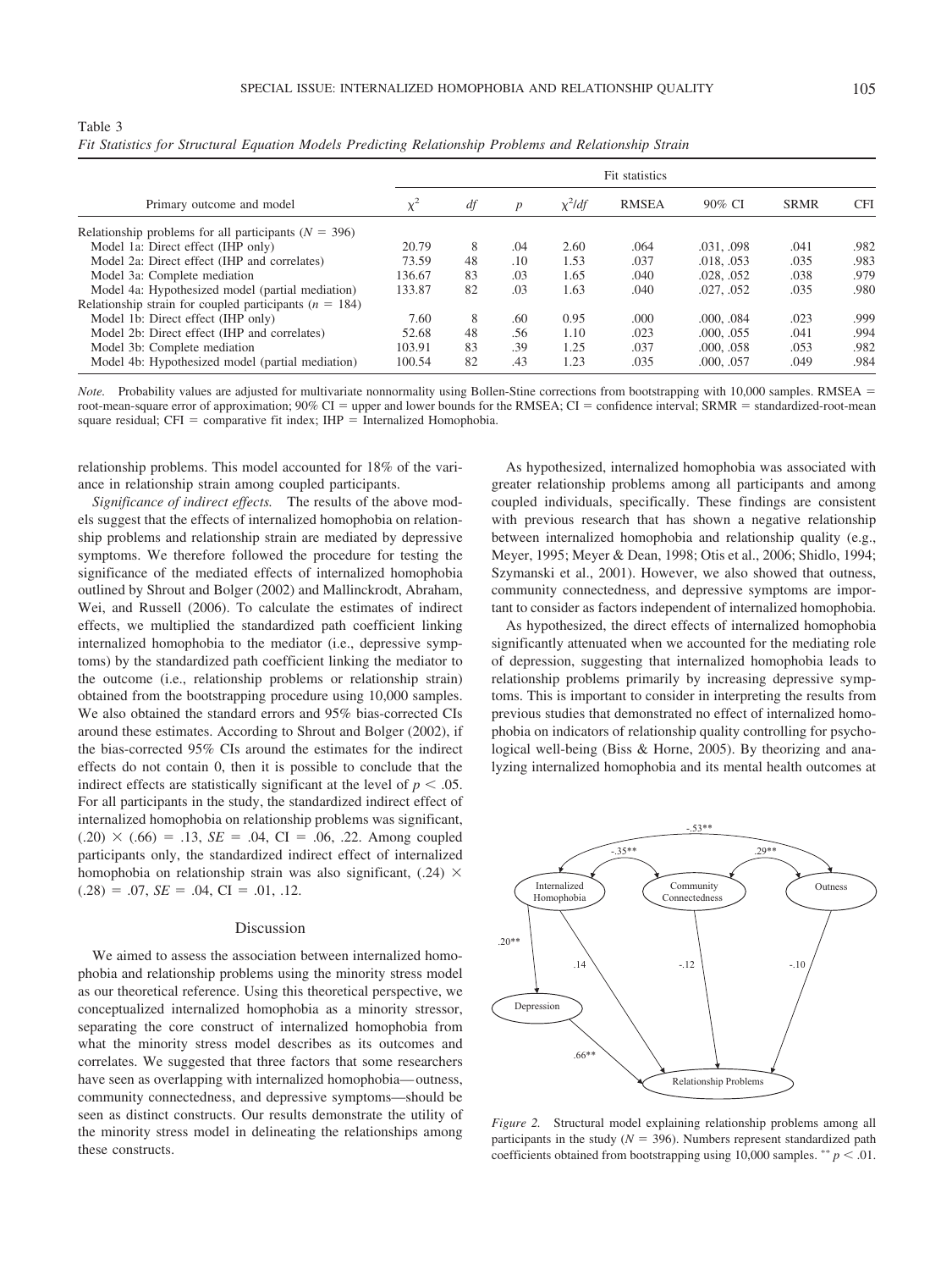

*Figure 3.* Structural model explaining relationship strain among coupled participants  $(N = 184)$ . Numbers represent standardized path coefficients obtained from bootstrapping using 10,000 samples.  $p < .05$ .  $p < .01$ .

the same level, researchers misrepresent the nature of the relationship between the two constructs, obscuring the meditational role of mental health outcomes in the association between internalized homophobia and relationship quality.

Outness had a strong negative relationship with internalized homophobia, but it was not significantly associated with indicators of relationship quality among all participants or among the subgroup of coupled participants. This indicates that although internalized homophobia and outness are related constructs, they are not synonymous with one another. It is internalized homophobia, not outness, that has an impact on relationship quality among LGB individuals. Although we had no specific hypothesis about the relationship between outness and relationship problems, this finding is not surprising given recent calls by psychologists to avoid seeing outness as an indication of internalized homophobia (Eliason & Schope, 2007) and research that showed that internalized homophobia was negatively related to relationship quality, but outness was not (Balsam & Szymanski, 2005).

Similarly, although internalized homophobia was significantly correlated with community connectedness, it impeded relationship quality independent of connectedness. Unlike outness, community connectedness was associated with relationship quality for participants in the study. In predicting relationship strain among coupled participants, greater connectedness was associated with *increased* relationship strain. We had no specific hypotheses about the relationship between community connectedness and relationship strain, but we find this result intriguing and deserving of further research. One possible explanation for this finding is that individuals who are highly connected with the LGB community may be less invested in their relationships with their partners, which may make their partners feel less valued or neglected. It is also possible that individuals who are experiencing problems in their relationships turn to the LGB community for support and sanctuary. In summary, our results show that depressive symptoms, outness, and community connectedness are separate, though related, constructs that have unique roles in the experiences of LGB individuals.

Although our results demonstrate that depressive symptoms seem to completely mediate the relationship between internalized homophobia and relationship quality, especially among coupled participants, it is important not to overlook the remaining direct association between internalized homophobia and relationship quality. Although it was not statistically significant, the addition of this association to the models demonstrated improvement that approached statistical significance. Kline (2004) has noted that significance testing should not be the only consideration in reviewing results so that not only Type I but also Type II errors (not recognizing a relationship because of lack of power) would be minimized. Thus, the direct effect of internalized homophobia on relationship problems may well have clinical significance and deserves further study. The careful clinician working with LGB individuals should be cognizant that even after effectively treating depressive symptoms, underlying internalized homophobia needs to be addressed. As Gonsiorek (1988) noted, internalized homophobia can often persist and continue to affect LGB lives after individuals have successfully come out and have found positive connections with other LGB individuals. Working with an LGB client experiencing problems in interpersonal relationships, clinicians should pay careful attention to internalized homophobia, even if the individual has come out to important others and demonstrates positive participation in the LGB community.

## *Limitations*

Several study limitations must be kept in mind when interpreting our findings. As with any cross-sectional study, causal claims cannot be drawn from the correlational data we present despite our presentation of the data in SEMs that suggest causality. Furthermore, there are plausible alternative models that may fit the data as well as or better than the models we tested. That being said, we believe that a causal role for internalized homophobia as specified by our model is the most parsimonious based on existing clinical and theoretical writings and empirical findings.

Some measures used in the study demonstrated less than desirable reliability and have limited information regarding validity among LGB populations (i.e., loneliness, relationship strain, and positive relations with others). In some cases, low reliability may have led to an underestimation of the relationships between constructs assessed in our study. Future studies should work to develop and validate measures of relationship quality among LGB individuals and incorporate additional, previously validated, measures of related constructs in order to address this limitation.

Although our study suggests that internalized homophobia is a significant source of relationship problems among LGB individuals, it was not meant to assess the full spectrum of factors that may affect relationship quality or how such factors may interact with one another. To understand relationship quality, it is important to consider many other factors such as differing commitment levels, disapproval from family and friends, and other stressors.

Also, our data were limited to the individual level. We therefore could not study factors that can only be observed at the dyadic level (Mohr & Fassinger, 2006; Otis et al., 2006). Perhaps more important is that the measures used as indicators of relationship quality do not provide an exhaustive representation of the construct (e.g., we did not investigate relationship satisfaction among coupled participants). Future studies should include more comprehensive measures to test relationship quality and tap more domains of the general intimacy construct, especially outside of the context of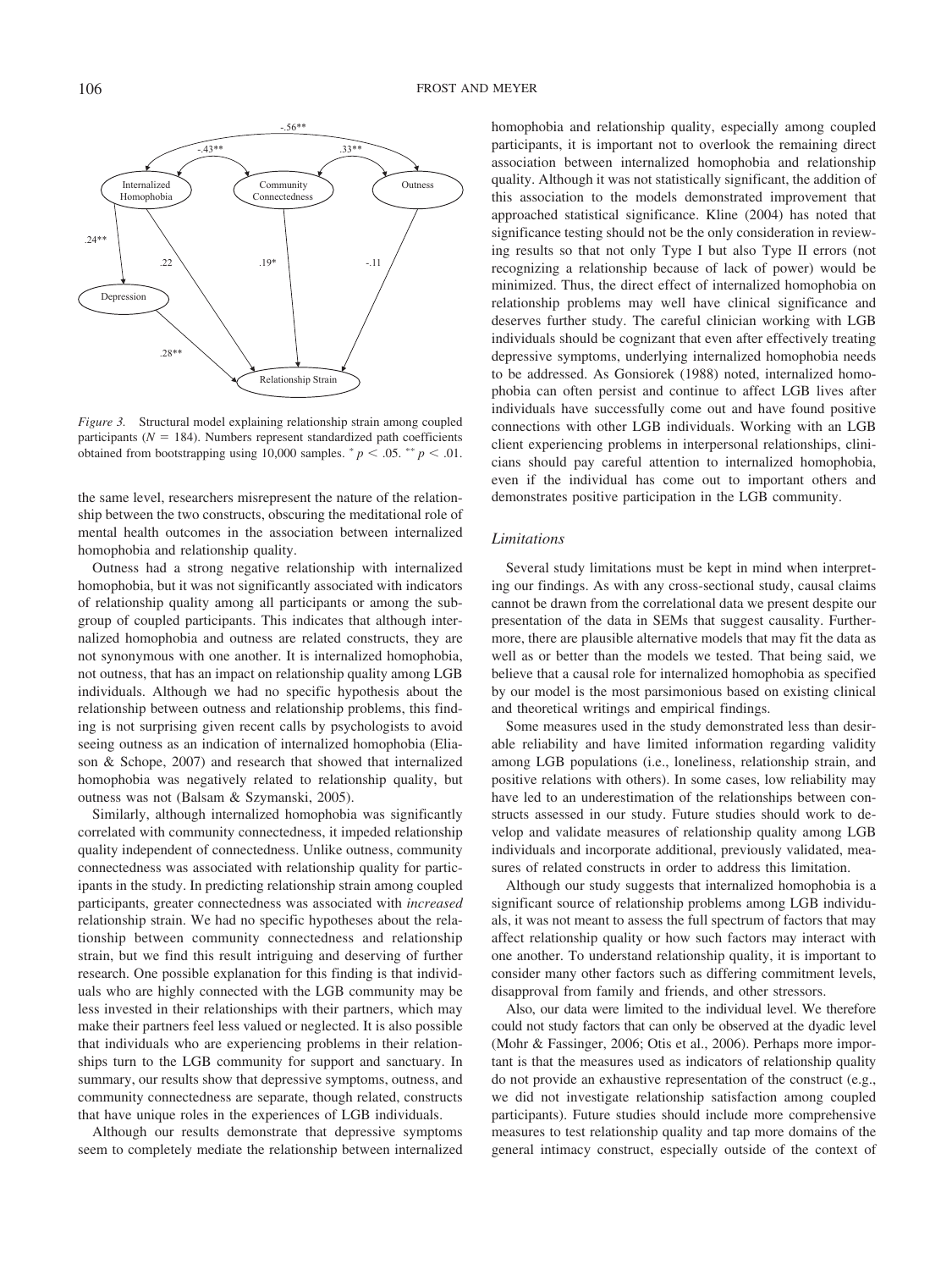romantic relationships, as problems in relationships generally defined (e.g., friendships and familial relationships) have rarely been the focus of such studies.

An important strength of the present study is that we examined the experiences of diverse populations of LGB individuals. This is an advantage over studies that typically investigate Whites only, thereby improving the external validity of our findings. However, sampling in the community limits how much can be generalized to clinical populations. Although we believe that the results are important for understanding treatment strategies, counselors should assess these findings critically, recognizing that the men and women in the sample were contacted using community sampling strategies, and they may be significantly different from a clinical population. For example, they may be more out, higher in community connectedness, lower on internalized homophobia, and have fewer depressive symptoms than a clinical sample.

## *Conclusions*

It is important to recognize that our conceptualization of internalized homophobia locates it as a social stressor that is related to negative social stigma surrounding LGB lives prevalent in society today (Meyer, 2003a). Like others, we wish to caution against conceptualizing internalized homophobia as a trait that is internal to the person. We view the term *internalized homophobia* as relating to the process whereby prevailing heterosexism becomes applied to the self (Russell & Bohan, 2006). Furthermore, the use of the term *internalized homophobia* has been debated. Some writers note that it incorrectly suggests a phobic reaction, obscuring the focus on the external stressor. For this and other reasons, writers have suggested alternative terms such as *internalized heterosexism*, *internalized sexual prejudice*, and *internalized sexual stigma*. However, attempts at alternative terminology have yet to prove superior to internalized homophobia (Herek, 2004). Until a consensus emerges, we prefer the term used since the early development of the concept (Malyon, 1982).

Our investigation has special relevance given the media, political, and governmental attention that is being paid to same-sex relationships at present in the form of anti-same-sex marriage campaigns. Although LGB people are gaining rights they did not have previously and the social stigma surrounding LGB lives has declined (Savin-Williams, 2005), negative representations of LGB intimate relationships remain. The persistence of social stigma surrounding LGB people and intimacy remains a significant challenge to public and mental health practitioners and researchers working with LGB populations. Riggle, Thomas, and Rostosky (2005) noted that the present debate on marriage rights creates a "majority tyranny" that is on its own psychologically harmful to LGB individuals. The discourse of opponents of marriage rights devalues relationships of LGB people and reaffirms what Meyer and Dean (1998) called "heterosexist opportunity structures" that privilege heterosexual relationships and discourage same-sex relationships. Notions that LGB individuals, gay men in particular, are incapable of intimacy and long-term relationships and are likely to die alone without family are among the most fundamental stereotypes of LGB people (Meyer & Dean, 1998). Internalization of such societal discourse into one's self-concept as an LGB individual likely exacerbates the negative effect of internalized homophobia on relationship quality.

Stressors related to heterosexism and its ill effects, including internalized homophobia, must be combated at all levels (Ouellette, 1998). But in addition to efforts being made to combat social stigma at the macrosocial level, attention needs to be paid to helping LGB individuals negotiate this stigma and develop positive self-concepts in the face of it through counseling and preventive services. Good guidelines for effective treatment of LGB individuals have been developed (Division 44/Committee on Lesbian, Gay, and Bisexual Concerns Joint Task Force on Guidelines for Psychotherapy With Lesbian, Gay, and Bisexual Clients, 2000). Our study suggests that efforts targeted at reducing internalized homophobia and its effects on LGB lives need to be specific and extend beyond helping LGB people come out of the closet and establish ties with the larger community, as models of identity development may suggest. Counselors working with LGB clients who struggle with internalized homophobia should focus on helping them develop more positive self-regard, combat resultant depressive symptoms, and develop healthy social support networks and intimate relationships (Gonsiorek, 1988).

#### References

- Allen, D. J., & Oleson, T. (1999). Shame and internalized homophobia in gay men. *Journal of Homosexuality, 37,* 33– 43.
- American Association for Public Opinion Research (AAPOR). (2005). *Standard definitions: Final dispositions of case codes and outcome rates for surveys.* Ann Arbor, MI: Author.
- Anderson, J. C., & Gerbing, D. W. (1988). Structural equation modeling in practice: A review and recommended two-step approach. *Psychological Bulletin, 103,* 411– 423.
- Balsam, K. F., & Szymanski, D. M. (2005). Relationship quality and domestic violence in women's same-sex relationships: The role of minority stress. *Psychology of Women Quarterly, 29,* 258 –269.
- Barrett, D. C., & Pollack, L. M. (2005). Whose gay community? Social class, sexual self-expression, and gay community involvement. *The Sociological Quarterly, 46,* 437– 456.
- Beals, K. P., & Peplau, L. A. (2001). Social involvement, disclosure of sexual orientation, and the quality of lesbian relationships. *Psychology of Women Quarterly, 25, 10-19.*
- Biss, W. J., & Horne, S. G. (2005). Sexual satisfaction as more than a gendered concept: The roles of psychological well-being and sexual orientation. *Journal of Constructivist Psychology, 18,* 25–38.
- Bollen, K. A., & Stine, R. A. (1992). Bootstrapping goodness-of-fit measures in structural equation models. *Sociological Methods and Research, 21,* 205–229.
- Bollen, K. A., & Stine, R. A. (1993). Bootstrapping goodness-of-fit measures in structural equation models. In K. A. Bollen & J. S. Long (Eds.), *Testing structural equation models* (pp. 66 –110)*.* Newbury Park, CA: Sage.
- Burns, D. D., Sayers, S. L., & Moras, K. (1994). Intimate relationships and depression: Is there a casual connection? *Journal of Consulting and Clinical Psychology, 62,* 1033–1043.
- Carmines, E. G., & McIver, J. P. (1981). Analyzing models with unobserved variables: Analysis of covariance structures. In G. W. Bohmstedt & E. F. Borgatta (Eds.), *Social measurement* (pp. 65–115). Beverly Hills, CA: Sage.
- Caron, S. L., & Ulin, M. (1997). Closeting and the quality of lesbian relationships. *Families in Society, 78,* 413– 419.
- Cass, V. C. (1979). Homosexual identity formation: A theoretical model. *Journal of Homosexuality, 4,* 219 –235.
- Chrouser Ahrens, C. J., & Ryff, C. D. (2006). Multiple roles and wellbeing: Sociodemographic and psychological moderators. *Sex Roles, 55*(11–12)*,* 801– 815.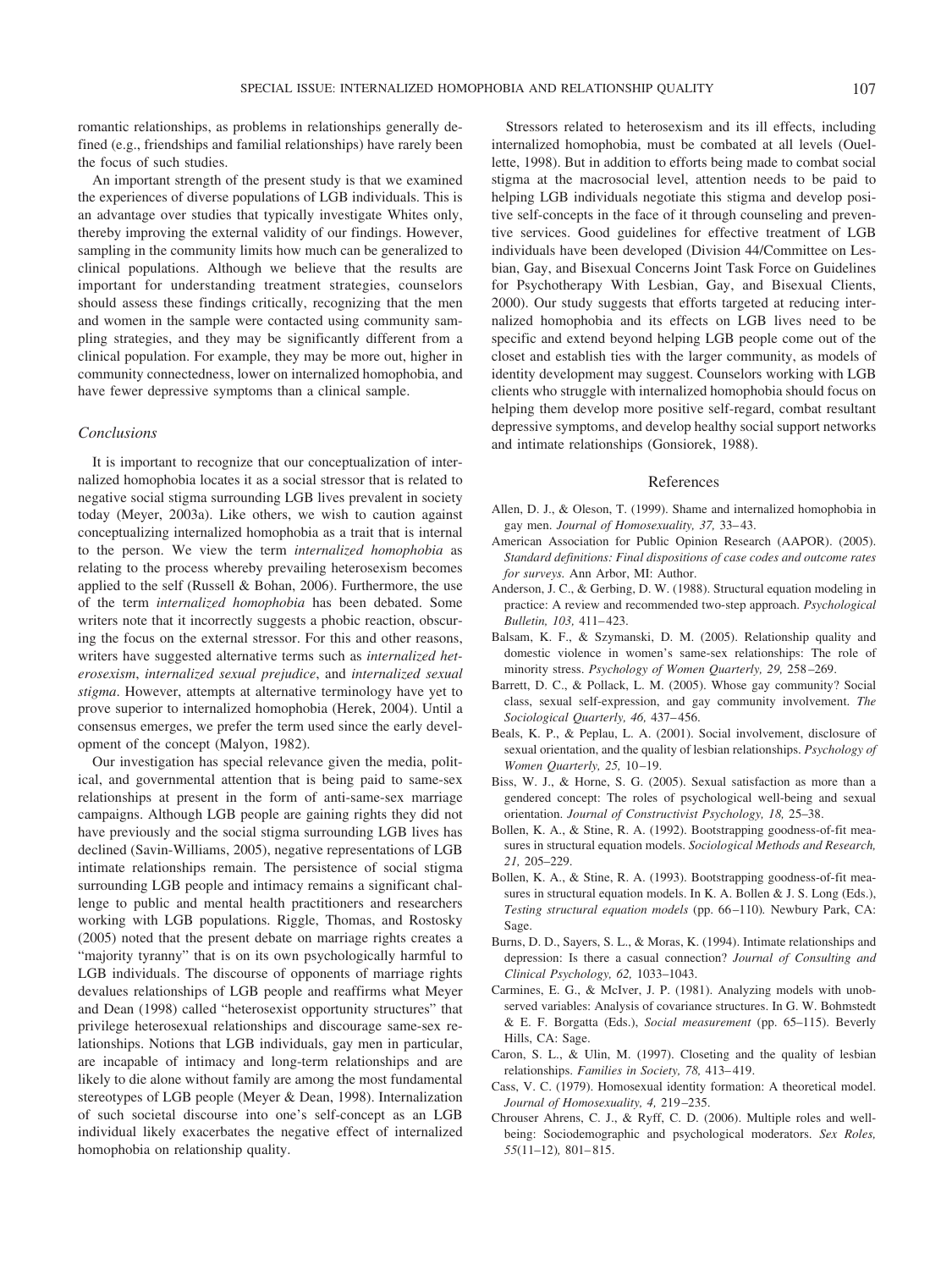Coleman, E., Rosser, B. R. S., & Strapko, N. (1992). Sexual and intimacy dysfunction among homosexual men and women. *Psychiatric Medicine, 10,* 257–271.

- Coyne, J. C., Kahn, J., & Gotlib, I. H. (1987). Depression. In J. Theodore (Ed.), *Family interaction and psychopathology: Theories, methods, and findings* (pp. 509 –533). New York: Plenum Press.
- Coyne, J. C., Kessler, R. C., Tal, M., Turnbull, J., Wortman, C. B., & Greden, J. F. (1987). Living with a depressed person. *Journal of Consulting and Clinical Psychology, 55,* 347–352.
- Crocker, J., & Major, B. (1989). Social stigma and self-esteem: The self-protective properties of stigma. *Psychological Review, 96,* 608 – 630.
- Currie, M. R., Cunningham, E. G., & Findlay, B. M. (2004). The Short Internalized Homonegativity Scale: Examination of the factorial structure of a new measure of internalized homophobia. *Educational and Psychological Measurement, 64,* 1053–1067.
- Davila, J., Karney, B. R., Hall, T. W., & Bradbury, T. N. (2003). Depressive symptoms and marital satisfaction: Within-subject associations and the moderating effects of gender and neuroticism. *Journal of Family Psychology, 17,* 557–570.
- DiPlacido, J. (1998). Minority stress among lesbians, gay men, and bisexuals: A consequence of heterosexism, homophobia, and stigmatization. In G. M. Herek (Ed.) *Stigma and sexual orientation: Understanding prejudice against lesbians, gay men, and bisexuals* (pp. 138 –159). Sage.
- Division 44/Committee on Lesbian, Gay, and Bisexual Concerns Joint Task Force on Guidelines for Psychotherapy With Lesbian, Gay, and Bisexual Clients. (2000). Guidelines for psychotherapy with lesbian, gay, and bisexual clients. *American Psychologist, 55,* 1440 –1451.
- Dohrenwend, B. P. (1998). Theoretical integration. In B. P. Dohrenwend (Ed.), *Adversity, stress, and psychopathology* (pp. 539 –555). New York: Oxford University Press.
- Dohrenwend, B. P., Shrout, P. E., Egri, G., & Mendelsohn, F. S. (1980). Nonspecific psychological distress and other dimensions of psychopathology. *Archives of General Psychiatry, 37,* 1229 –1236.
- Dupras, A. (1994). Internalized homophobia and psychosexual adjustment among gay men. *Psychological Reports, 75,* 23–28.
- Eliason, M. J., & Schope, R. (2007). Shifting sands or solid foundations? Lesbian, gay, bisexual, and transgender identity formation. In I. H. Meyer & M. E. Northridge (Eds.), *The health of sexual minorities: Public health perspectives on lesbian, gay, bisexual and transgender health* (pp. 3–26). New York: Springer.
- Fassinger, R. E., & Miller, B. A. (1996). Validation of an inclusive model of sexual minority identity formation on a sample of gay men. *Journal of Homosexuality, 32,* 53–78.
- Fingerhut, A. W., Peplau, L. A., & Ghavami, N. (2005). A dual-identity framework for understanding lesbian experience. *Psychology of Women Quarterly, 29,* 129 –139.
- Frazier, P. A., Tix, A. P., & Barron, K. E. (2004). Testing moderator and mediator effects in counseling psychology research. *Journal of Counseling Psychology, 51,* 115–134.
- Frost, D. M., & Bastone, L. M. (2007). The role of stigma concealment in the retrospective high school experiences of gay, lesbian, and bisexual individuals. *Journal of LGBT Youth, 5,* 27–36.
- Frost, D. M., Parsons, J. T., & Nanin, J. E. (2007). Stigma, concealment, and symptoms of depression as explanations for sexually transmitted infections among gay men. *Journal of Health Psychology, 12,* 636 – 640.
- Gaines, S. O., Jr., Henderson, M. C., Kim, M., Gilstrap, S., Yi, J., Risbult, C. E., et al. (2005). Cultural value orientations, internalized homophobia, and accommodation in romantic relationships. *Journal of Homosexuality, 50,* 97–117.
- Gollan, J. K., Friedman, M. A., & Miller, I. W. (2002). *Couple therapy in the treatment of major depression.* In A. S. Gurman & N. S. Jacobson (Eds.), *Clinical handbook of couple therapy* (3rd ed., pp. 653-676). New York: Guilford Press.
- Gonsiorek, J. C. (1988). Mental health issues of gay and lesbian adolescents. *Journal of Adolescent Health Care, 9,* 114 –122.
- Herek, G. M. (2004). Beyond "homophobia": Thinking about sexual prejudice and stigma in the twenty-first century. *Sexuality Research & Social Policy, 1,* 6 –24.
- Herek, G. M., & Belkin, A. (2005). Sexual orientation and military service: Prospects for organizational and individual change in the United States. In T. W. Britt, A. B. Adler, & C. A. Castro (Eds.), *Military life: The psychology of serving in peace and combat* (Vol. 4, pp. 119 –142). Westport, CT: Praeger Security International.
- Herek, G. M., Cogan, J. C., Gillis, J. R., & Glunt, E. K. (1998). Correlates of internalized homophobia in a community sample of lesbians and gay men. *Journal of the Gay and Lesbian Medical Association, 2,* 17–25.
- Herek, G. M., & Glunt, E. K. (1995). Identity and community among gay and bisexual men in the AIDS era: Preliminary findings from the Sacramento Men's Health Study. In G. M. Herek & B. Greene (Eds.), *AIDS, identity, and community: The HIV epidemic and lesbians and gay men* (pp. 55– 84). Thousand Oaks, CA: Sage.
- Holmbeck, G. N. (1997). Toward terminological, conceptual, and statistical clarity in the study of mediators and moderators: Examples from the child-clinical and pediatric psychology literatures. *Journal of Consulting and Clinical Psychology, 65,* 599 – 610.
- Hu, L. T., & Bentler, P. M. (1999). Cutoff criteria for fit indexes in covariance structure analysis: Conventional criteria versus new alternatives. *Structural Equation Modeling, 6,* 1–55.
- Igartua, K. J., Gill, K., & Montoro, R. (2003). Internalized homophobia: A factor in depression, anxiety, and suicide in the gay and lesbian population. *Canadian Journal of Community Mental Health, 22,* 15–30.
- Kline, R. B. (2004). *Beyond significance testing: Reforming data analysis methods in behavioral research.* Washington, DC: American Psychological Association.
- LaSala, M. C. (2000). Gay male couples: The importance of coming out and being out to parents. *Journal of Homosexuality, 39,* 47–71.
- Lazarus, R. S., & Folkman, S. (1984). *Stress, appraisal, and coping.* New York: Springer.
- Lewis, R. J., Derlega, V. J., Clarke, E. G., & Kuang, J. C. (2006). Stigma consciousness, social constraints, and lesbian well-being. *Journal of Counseling Psychology, 53,* 48 –56.
- Lewis, R. J., Derlega, V. J., Griffin, J. L., & Krowinski, A. C. (2003). Stressors for gay men and lesbians: Life stress, gay-related stress, stigma consciousness, and depressive symptoms. *Journal of Social and Clinical Psychology, 22,* 716 –729.
- Life Course and Health Research Center. (2001). *Questionnaire for the Physical Challenge & Health Study*. Retrieved December 13, 2005, from http://www.fiu.edu/%7E1chrc/challenge.htm
- Little, T. D., Cunningham, W. A., Shahar, G., & Widaman, K. F. (2002). To parcel or not to parcel: Exploring the question, weighing the merits. *Structural Equation Modeling, 9,* 151–173.
- Mallinckrodt, M., Abraham, T. W., Wei, M., & Russell, D. W., (2006). Advances in testing the statistical significance of mediation effects. *Journal of Counseling Psychology, 53,* 372–378.
- Malyon, A. K. (1982). Psychotherapeutic implications of internalized homophobia in gay men. *Journal of Homosexuality, 7,* 59 – 69.
- Marks, N. F., & Lambert, J. D. (1998). Marital status continuity and change among young and midlife adults: Longitudinal effects on psychological well-being. *Journal of Family Issues, 19,* 652– 686.
- Martin, J. L., & Dean, L. (1992). *Summary of measures: Mental health effects of AIDS on at-risk homosexual men.* Unpublished manuscript. Columbia University, Mailman School of Public Health.
- Mayfield, W. (2001). The development of an internalized homonegativity inventory for gay men. *Journal of Homosexuality, 41,* 53–76.
- McDowell, I., & Newell, C. (1996). *Measuring health: A guide to rating scales and questionnaires* (2nd ed.). New York: Oxford University Press.